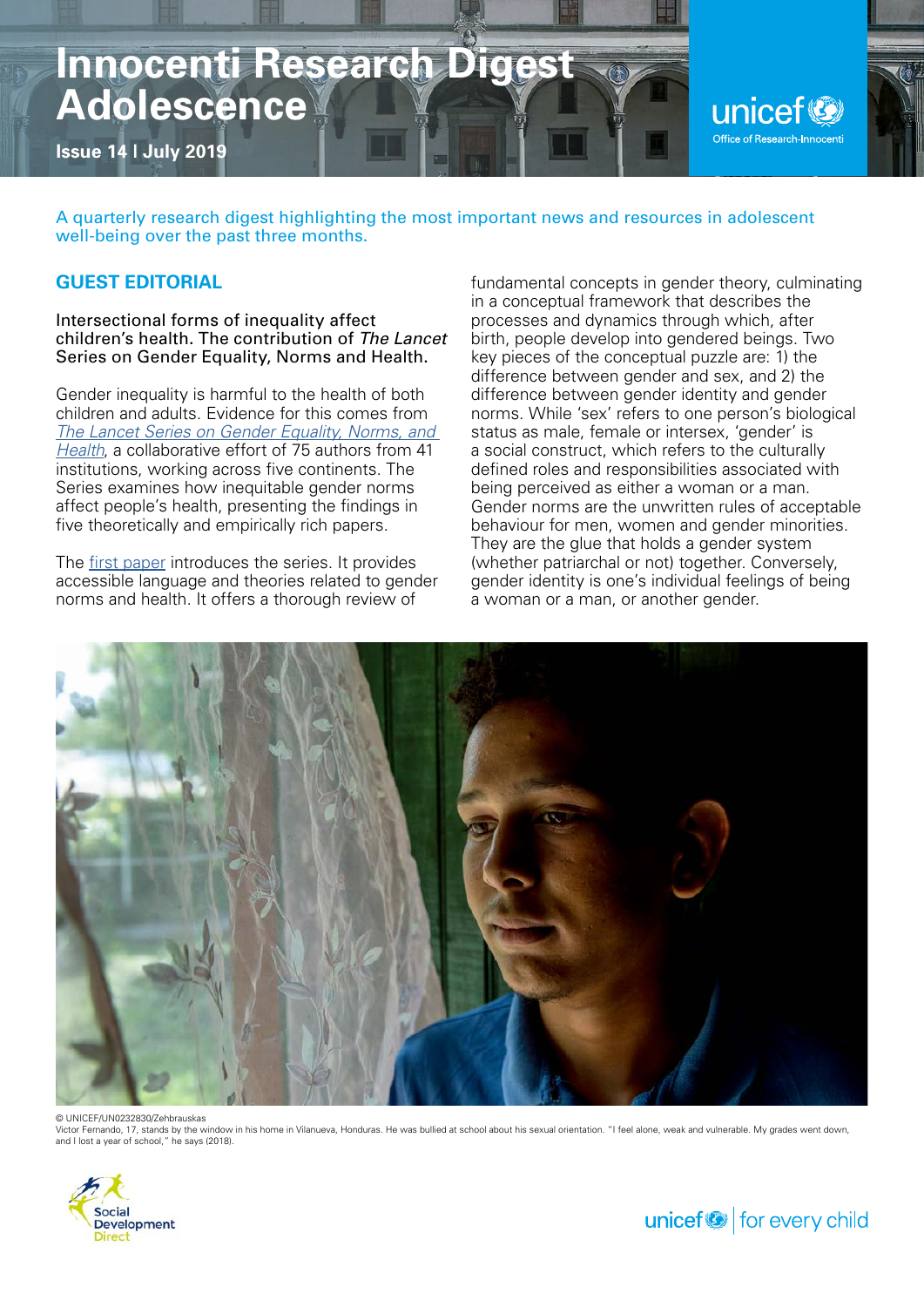

© UNICEF/UN0315696/Sokol

Bongani Ngqame holds his son, Khuma, 8 months, on a street near his office, Cape Town, South Africa. Before Khuma was born, Bongani participated in the UNICEF-supported MenCare programme, implemented by Sonke Gender Justice, which aims to promote men's involvement as equitable, non-violent fathers and caregivers and achieve family well-being, gender equality and better health for mothers, fathers and children (2019).

The [second paper](https://www.thelancet.com/journals/lancet/article/PIIS0140-6736(19)30765-2/fulltext) provides empirical evidence of the harmful effect of inequitable gender norms on people's health. It presents six case studies, most of which uncover the effect of gender norms on children's and adolescents' health. The six case studies, respectively looked at: gender differential in child medical care in Ethiopia; adolescent unhealthy weight loss in South Africa; adolescents' mental health and body dissatisfaction in Brazil; correlation between adolescents' gender non-conformity in schools and increased risks of negative health behaviours; adolescents' HIV status; and, domestic violence against girls who work outside the household in Nigeria.

[Paper three](https://www.thelancet.com/journals/lancet/article/PIIS0140-6736(19)30656-7/fulltext) in the series identifies policies and programmes that are gender transformative. The authors found that effective interventions explicitly focused on transforming restrictive gender norms and increasing equal opportunities across sexes and genders (such as lowering economic barriers to education).

[Paper four](https://www.thelancet.com/journals/lancet/article/PIIS0140-6736(19)30648-8/fulltext) describes restrictive gender norms in health systems. It finds that existing health systems are gendered in their construction (e.g. men cure and women care), neglect gender inequalities in health and are rarely gender responsive.

The [fifth and last paper](https://www.thelancet.com/journals/lancet/article/PIIS0140-6736(19)30651-8/fulltext) in the series offers a call to action. The authors highlight the importance of acknowledging that: 1) gender norms can be either protective or harmful; 2) gender norms can be changed; and 3) gender norms can be measured. However, persistent barriers to progress exist as a result of: 1) gender biases in health systems; 2) inadequate response by national governments and health institutions; 3) gaps and biases in quantitative data and health research; and 4) shrinking space and restricted funding for civil society action.

The series focuses on gender, but recognizes that gender cannot be used as a single analytical category. Other intersecting forms of disadvantage such as poverty and racial discrimination affect children's lives. Our collective efforts to help children and their families should strive to address these material inequities. Yet, our efforts should go beyond solely addressing material disadvantages. We must increase our understanding of how people can take care of each other (especially in the context of great material deprivation) in ways that make children feel loved, safe, protected and free to learn and explore their world. By so doing, we will be able to further improve the lives of the world's children.

#### *Beniamino Cislaghi*

Assistant Professor in Social Norms, London School of Hygiene and Tropical Medicine 2018 Senior Research Fellow, UNICEF Office of Research-Innocenti

#### *Ann M. Weber*

Assistant Professor of Epidemiology, School of Community Health Sciences, University of Nevada, Reno

#### *Gary L. Darmstadt*

Professor and Associate Dean for Maternal and Child Health, Stanford University School of Medicine



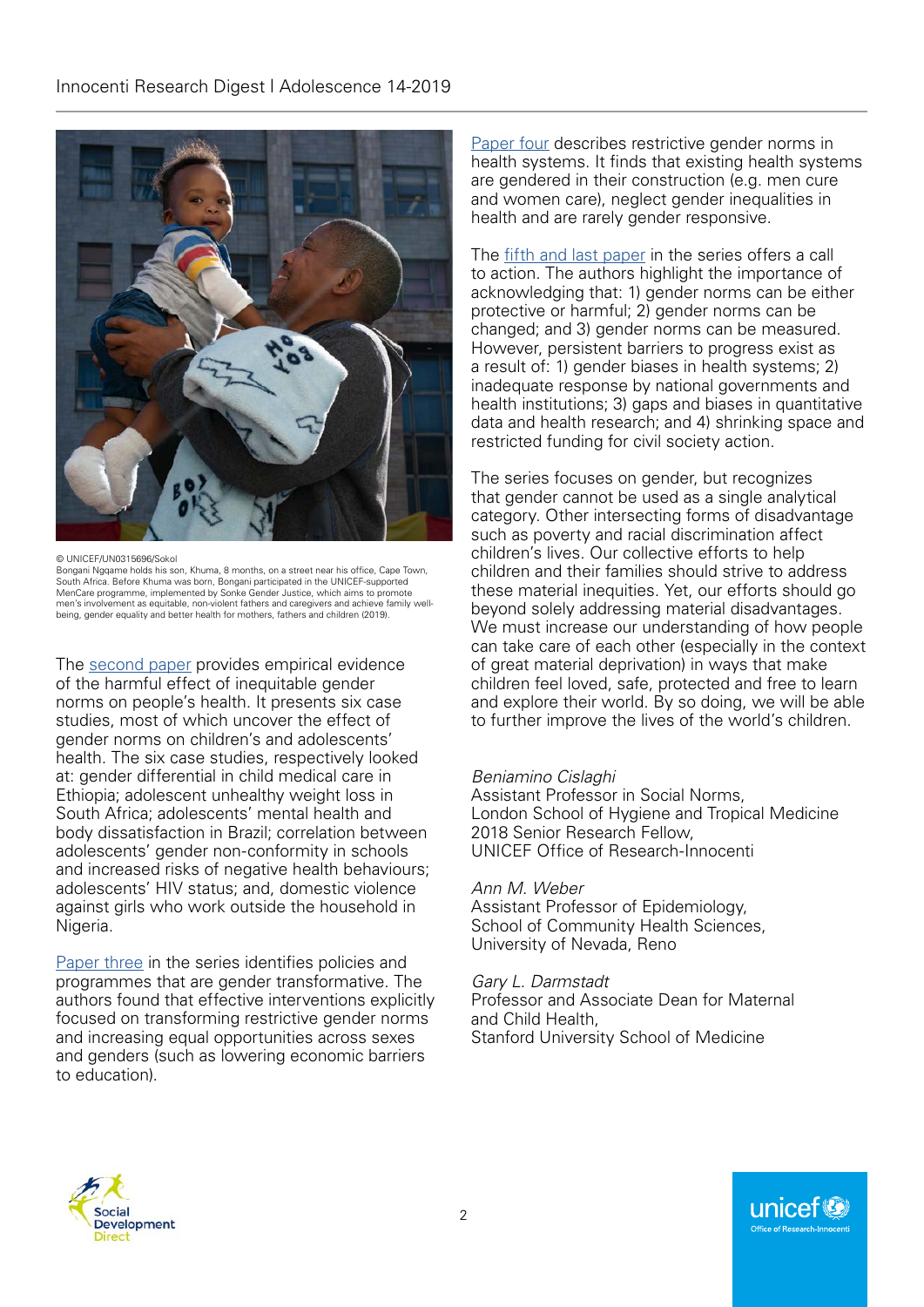# **LATEST RESEARCH**

# **GENDER NORMS**

#### [The Lancet Series on Gender Equality, Norms,](https://www.thelancet.com/series/gender-equality-norms-health)  [and Health](https://www.thelancet.com/series/gender-equality-norms-health) *The Lancet*, May 2019

The systemic neglect of gender norms and inequalities in programme design, implementation, monitoring and evaluation can undermine the health of women and girls, boys and men, and gender minorities. This special issue of *The Lancet* aims to inform the global health community of the critical need, and effective actions, to recognize and transform restrictive gender norms and their intersections with other social inequalities including those related to age, race/ethnicity, religion and socio-economic status. The series includes [insights from global survey data](https://www.thelancet.com/pdfs/journals/lancet/PIIS0140-6736(19)30765-2.pdf), programmatic and policy approaches to [improve health and reduce](https://www.thelancet.com/pdfs/journals/lancet/PIIS0140-6736(19)30656-7.pdf)  [gender](https://www.thelancet.com/pdfs/journals/lancet/PIIS0140-6736(19)30656-7.pdf) inequality and mechanisms to [disrupt](https://www.thelancet.com/pdfs/journals/lancet/PIIS0140-6736(19)30648-8.pdf)  [restrictive gender norms](https://www.thelancet.com/pdfs/journals/lancet/PIIS0140-6736(19)30648-8.pdf) in health systems.

[Download articles \[free registration required\]](https://www.thelancet.com/series/gender-equality-norms-health)

[Special issue – Advancing social norms](https://www.jahonline.org/issue/S1054-139X(19)X0002-6) [practice for adolescent and youth sexual](https://www.jahonline.org/issue/S1054-139X(19)X0002-6) [and reproductive health: The why and](https://www.jahonline.org/issue/S1054-139X(19)X0002-6) [the how](https://www.jahonline.org/issue/S1054-139X(19)X0002-6)

*Journal of Adolescent Health (JAH)*, April 2019

Normative change and adolescent and youth sexual and reproductive health (AYSRH) are the focus of the latest JAH collection developed by the [Learning](http://irh.org/projects/learning-collaborative-to-advance-normative-change/)  [Collaborative to advance normative change](http://irh.org/projects/learning-collaborative-to-advance-normative-change/). The special issue introduces a new [conceptual](https://www.jahonline.org/article/S1054-139X(19)30056-4/fulltext)  [framework](https://www.jahonline.org/article/S1054-139X(19)30056-4/fulltext) for addressing social norms in AYSRH, specific approaches to improve [social norms](https://www.jahonline.org/article/S1054-139X(19)30003-5/fulltext)  [measurement](https://www.jahonline.org/article/S1054-139X(19)30003-5/fulltext) and an examination of the evidence on [scaling-up normative change interventions](https://www.sciencedirect.com/science/article/pii/S1054139X19300096) for adolescent reproductive health. Case studies highlight methodologies for the measurement of social norms regarding [child marriage in Malawi;](https://www.jahonline.org/article/S1054-139X(19)30010-2/fulltext) scales to assess [girls' agency](https://www.jahonline.org/article/S1054-139X(19)30008-4/fulltext) in relation to sexual and reproductive rights in Ethiopia; and participatory visual methods to identify gender norms associated with [transactional sex for adolescent girls in Uganda](https://www.jahonline.org/article/S1054-139X(18)30794-8/fulltext).

[Download articles \[pdf\]](https://www.jahonline.org/issue/S1054-139X(19)X0002-6)

[Social norms and beliefs about gender-based](https://conflictandhealth.biomedcentral.com/articles/10.1186/s13031-019-0189-x)  [violence scale: A measure for use with gender](https://conflictandhealth.biomedcentral.com/articles/10.1186/s13031-019-0189-x)[based violence prevention programs in low](https://conflictandhealth.biomedcentral.com/articles/10.1186/s13031-019-0189-x)[resource and humanitarian settings](https://conflictandhealth.biomedcentral.com/articles/10.1186/s13031-019-0189-x) Perry N. et al., *Conflict and Health*, March 2019

The 'Social Norms and Beliefs about Gender-Based Violence Scale' was developed to evaluate the impact of gender-based violence (GBV) prevention programmes in Somalia and South Sudan. The scale assesses harmful social norms that sustain GBV, including personal beliefs about women's sexual purity, protecting family honour over women's safety, and men's authority to discipline women and children. This rapid measure is shown to be reliable to assess change in social norms that maintain and tolerate sexual violence against women and girls in low resource and complex humanitarian settings.

[Download article](https://conflictandhealth.biomedcentral.com/track/pdf/10.1186/s13031-019-0189-x)

# **EMPOWERMENT AND EDUCATION**

[Progress of the World's Women 2019–2020:](http://www.unwomen.org/en/digital-library/progress-of-the-worlds-women)  [Families in a Changing World](http://www.unwomen.org/en/digital-library/progress-of-the-worlds-women) UN Women, March 2019

Families can be 'make or break' for girls when it comes to achieving their rights. They can be places of love and fulfilment but, too often, they are also places where women's and girls' rights are violated and where gender inequality prevails. This UN Women's flagship report assesses key issues such as family laws, employment, unpaid care work, and violence against women through the analysis of global, regional and national data. It proposes comprehensive family-friendly policy packages to advance gender equality in diverse countries and provides related costing analyses.

[Download the full report \[pdf\];](http://www.unwomen.org/-/media/headquarters/attachments/sections/library/publications/2019/progress-of-the-worlds-women-2019-2020-en.pdf?la=en&vs=3512) and e[xecutive](http://www.unwomen.org/-/media/headquarters/attachments/sections/library/publications/2019/progress-of-the-worlds-women-2019-2020-executive-summary-en.pdf?la=en&vs=3513)  [summary](http://www.unwomen.org/-/media/headquarters/attachments/sections/library/publications/2019/progress-of-the-worlds-women-2019-2020-executive-summary-en.pdf?la=en&vs=3513)

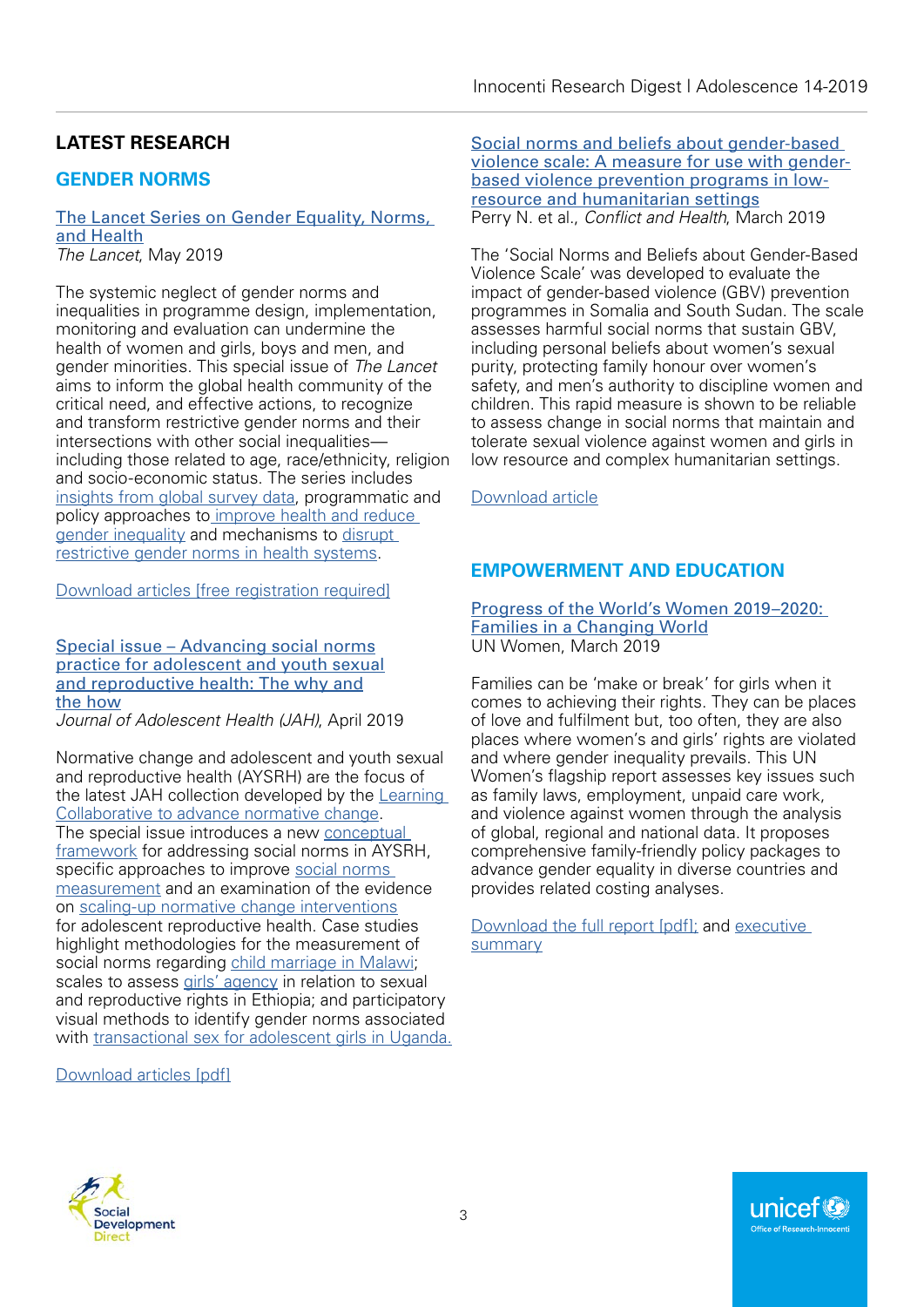#### [Back to School: Pathways for Reengagement](https://openknowledge.worldbank.org/handle/10986/31593) [of Out-of-School Youth in Education](https://openknowledge.worldbank.org/handle/10986/31593) Rajasekaran, S and Reyes, J., World Bank, May 2019

Globally, more than 260 million children and youth aged 6 to 17 years are out of school. Of these, more than 150 million live in fragile and conflict-affected countries. This study reviews evidence on what works for re-engaging out-of-school, at-risk youth in education. It identifies risk factors and advocates for an integrative youth development strategy, combining 'protection' (minimizing the risks) and 'promotion' (strengthening assets and resources). The study recommends mentoring and psychosocial support as core interventions contributing to positive re-engagement, as well as an adaptive and contextspecific programme design approach.

# [Download report \[pdf\]](https://openknowledge.worldbank.org/bitstream/handle/10986/31593/9781464814044.pdf?sequence=2&isAllowed=y)



© UNICEF/UN0311777/Kokic

Mohammed, 12, has been living in Banki, Nigeria for the past two years, after his village was attacked by an armed group. "They destroyed everything we worked on, even our books. One of my teachers was killed," he says. Mohammed is now back in school, which was rebuilt with UNICEF support and designed with security and improved support for children in mind (2019).

#### [Enabling women's economic empowerment.](https://www.oecd.org/dac/enabling-women-s-economic-empowerment-ec90d1b1-en.htm) [New approaches to unpaid care work in](https://www.oecd.org/dac/enabling-women-s-economic-empowerment-ec90d1b1-en.htm) [developing countries](https://www.oecd.org/dac/enabling-women-s-economic-empowerment-ec90d1b1-en.htm) OECD, June 2019

Women's and girls' unequal share of unpaid care work can prevent their full participation in the economies of developing countries. As part of the OECD Policy Dialogue on Women's Economic Empowerment, this report focuses on identifying what works to address unpaid care work and sheds light on how governments, donors in the private sector and civil society can design policies to support both those who need care and those who

provide care. The report brings together existing knowledge of policy options for unpaid care work across regions, in four policy areas: infrastructure, social protection, public services, and the promotion of shared responsibility within the household.

[Download report \[pdf\]](https://read.oecd-ilibrary.org/social-issues-migration-health/enabling-women-s-economic-empowerment_ec90d1b1-en)

# **SOCIAL PROTECTION**

#### [Long-Term Impacts of Conditional Cash](https://academic.oup.com/wbro/article/34/1/119/5492445)  [Transfers: Review of the Evidence](https://academic.oup.com/wbro/article/34/1/119/5492445)

Millan, T. et al., *The World Bank Research Observer*, May 2019

This review examines experimental and nonexperimental evidence on the long-term effects of Conditional Cash Transfer (CCT) programmes on youth in Latin America. Most studies find positive long-term effects on boys and girls schooling, but fewer find positive impacts on cognitive skills, learning or socioemotional skills. Impacts on employment and earnings are mixed, possibly because former beneficiaries were often still too young. Developing further opportunities for analyses as beneficiaries age is recommended to assess the sustainability of poverty reduction initiatives in the region.

# [Download article \[pdf\]](https://academic.oup.com/wbro/article/34/1/119/5492445)

[Cash Transfers, Young Women's Economic Well](https://link.springer.com/article/10.1007/s10461-018-2329-5)[being, and HIV Risk: Evidence from HPTN 068](https://link.springer.com/article/10.1007/s10461-018-2329-5) Kilburn, K. et al*., AIDS and Behavior*, May 2019

Based on an evaluation of a CCT programme in South Africa through a randomized controlled trial, this paper examines whether increasing adolescent girls' economic resources reduces their risk of HIV – testing the hypothesis that tackling economic precarity lowers girls' incentive to engage in transactional relationships in which men dominate sexual decision-making. A mediation analysis confirms that the beneficial effects of CCT are partly channelled through increased income. Thus, the paper reinforces the case for including economicstrengthening initiatives as part of HIV reduction strategies and calls for targeting the poorest girls and young women.

[Not open access, available on request.](mailto:kkilburn@unc.edu)



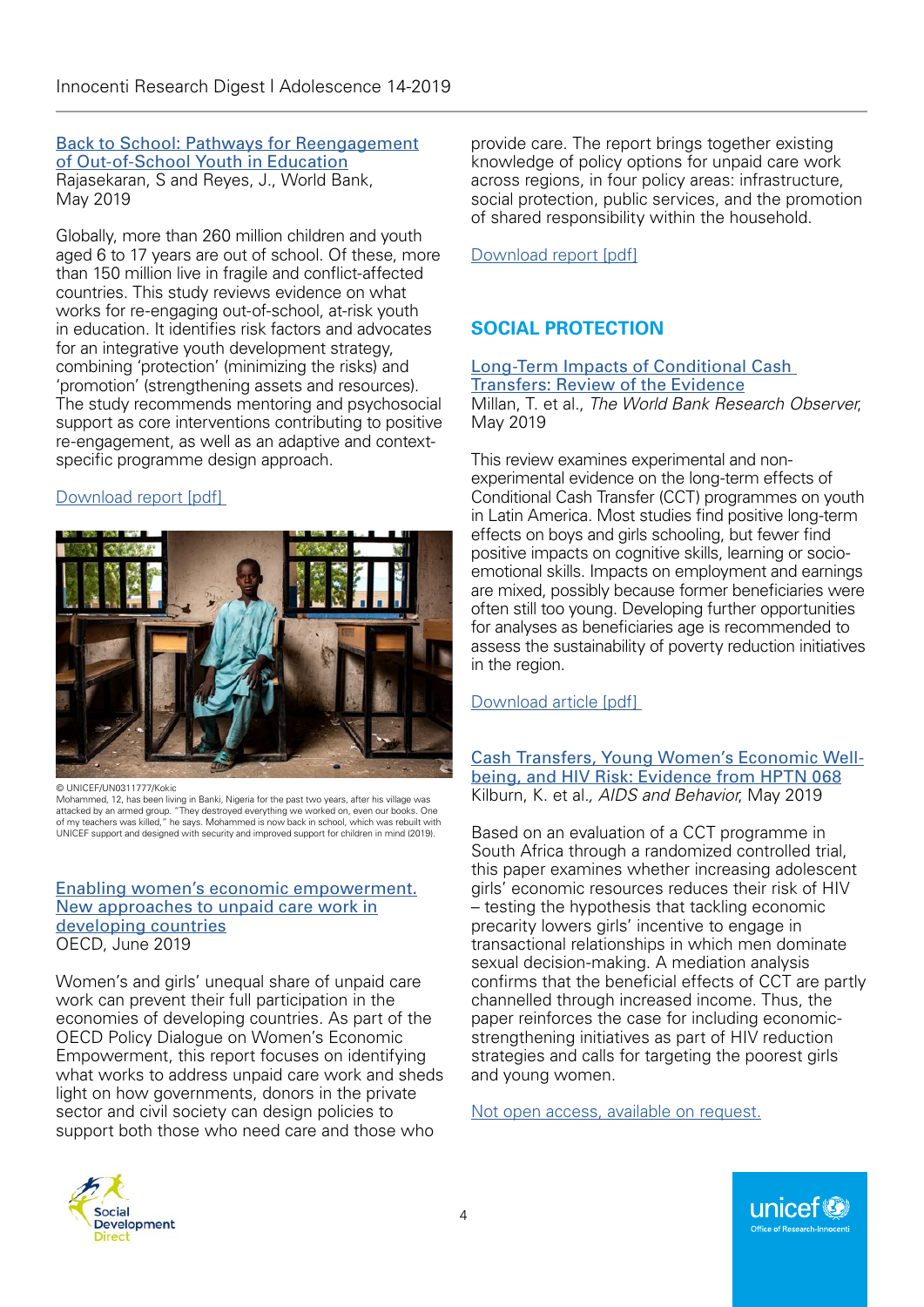#### [Social protection and adolescent capabilities:](https://www.alignplatform.org/social-protection-adolescent-capabilities-and-gender-norms)  [What does a gender norms lens add to the](https://www.alignplatform.org/social-protection-adolescent-capabilities-and-gender-norms)  [debate?](https://www.alignplatform.org/social-protection-adolescent-capabilities-and-gender-norms)

Jones, N. and Presler-Marshall, E., Advanced Learning and Innovation on Gender Norms (ALiGN), April 2019

This rapid review assesses the evidence base on how cash transfers can improve adolescent outcomes and shift social norms. Cash transfers are shown to improve a wide range of adolescent outcomes, especially with regards to education. However, evidence of the impact of cash alone – or in combination with other measures – on adolescent outcomes is scarce, possibly due to the shortage of age- and sex-disaggregated data. Furthermore, available evidence suggests that cash does not usually challenge harmful or discriminatory social norms and may even reinforce some of these. An integrated cash-plus approach that focuses directly on age- and gender-related needs is required for more transformative change.

[Download paper \[pdf\]](https://www.alignplatform.org/sites/default/files/2019-04/social_protection_0.pdf)

# **HEALTH AND WELL-BEING**

[Contraception in Adolescence: The Influence of](https://reproductive-health-journal.biomedcentral.com/articles/10.1186/s12978-019-0686-9)  [Parity and Marital Status on Contraceptive Use](https://reproductive-health-journal.biomedcentral.com/articles/10.1186/s12978-019-0686-9)  [in 73 Low- and Middle-income Countries](https://reproductive-health-journal.biomedcentral.com/articles/10.1186/s12978-019-0686-9) de Vargas Nunes Coll, C. et al., *Reproductive Health*, February 2019

Analysis of data from 73 low- and middleincome countries (LMICs) reveals large unmet



© UNICEF/UN0311030/DSCF0265 Ms. Yea (35) gets her contraceptive injection during a health outreach session supported by UNICEF in Phorsen village, Saravan province, Lao PDR (2019).

needs of adolescents around contraception and family planning. Married adolescents aged 15- 19 without children have the lowest prevalence of contraceptive use, compared to adolescents who are married with children or not married. Social norms regarding marriage and fertility play an important role in shaping uptake of modern contraception, with young women often expected to give birth to at least one child before using contraceptives. Findings suggest that interventions should consider the negative impact of social norms on contraceptive behaviour of female adolescents, particularly in conservative settings. Evidence-based approaches include communitybased multicomponent programmes, with elements of counselling and life skills training of young women, family and community members, as well as capacity building of health workers.

## [Download article \[pdf\]](https://reproductive-health-journal.biomedcentral.com/track/pdf/10.1186/s12978-019-0686-9)

#### [Suicidal Ideation, Suicide Planning, and](https://www.thelancet.com/journals/lanchi/article/PIIS2352-4642(18)30403-6/fulltext)  [Suicide Attempts among Adolescents in 59](https://www.thelancet.com/journals/lanchi/article/PIIS2352-4642(18)30403-6/fulltext)  [Low-income and Middle-income Countries: A](https://www.thelancet.com/journals/lanchi/article/PIIS2352-4642(18)30403-6/fulltext)  [Population-based Study](https://www.thelancet.com/journals/lanchi/article/PIIS2352-4642(18)30403-6/fulltext)

Uddin, R. et al., *The Lancet Child & Adolescent Health*, April 2019

This paper provides new evidence about suicidal ideation, suicide planning and suicide attempts in 59 LMICs. Based on data from the Global Schoolbased Student Health Survey of school children aged 13–17 in 59 LMICs, the study reveals that 17 per cent of adolescents have had suicidal thoughts or have planned or attempted suicide during the 12 months prior to the interview. Prevalence rates are lowest in Southeast Asia and highest in the African and western Pacific regions. Suicidal thoughts and behaviour are particularly high among girls and among adolescents aged 15–17. Given the significant variation between countries, the authors recommend that suicide prevention interventions should identify atrisk groups and then develop context-sensitive strategies to support them.

[Not open access – available on demand](mailto:a.khan2@uq.edu.au)



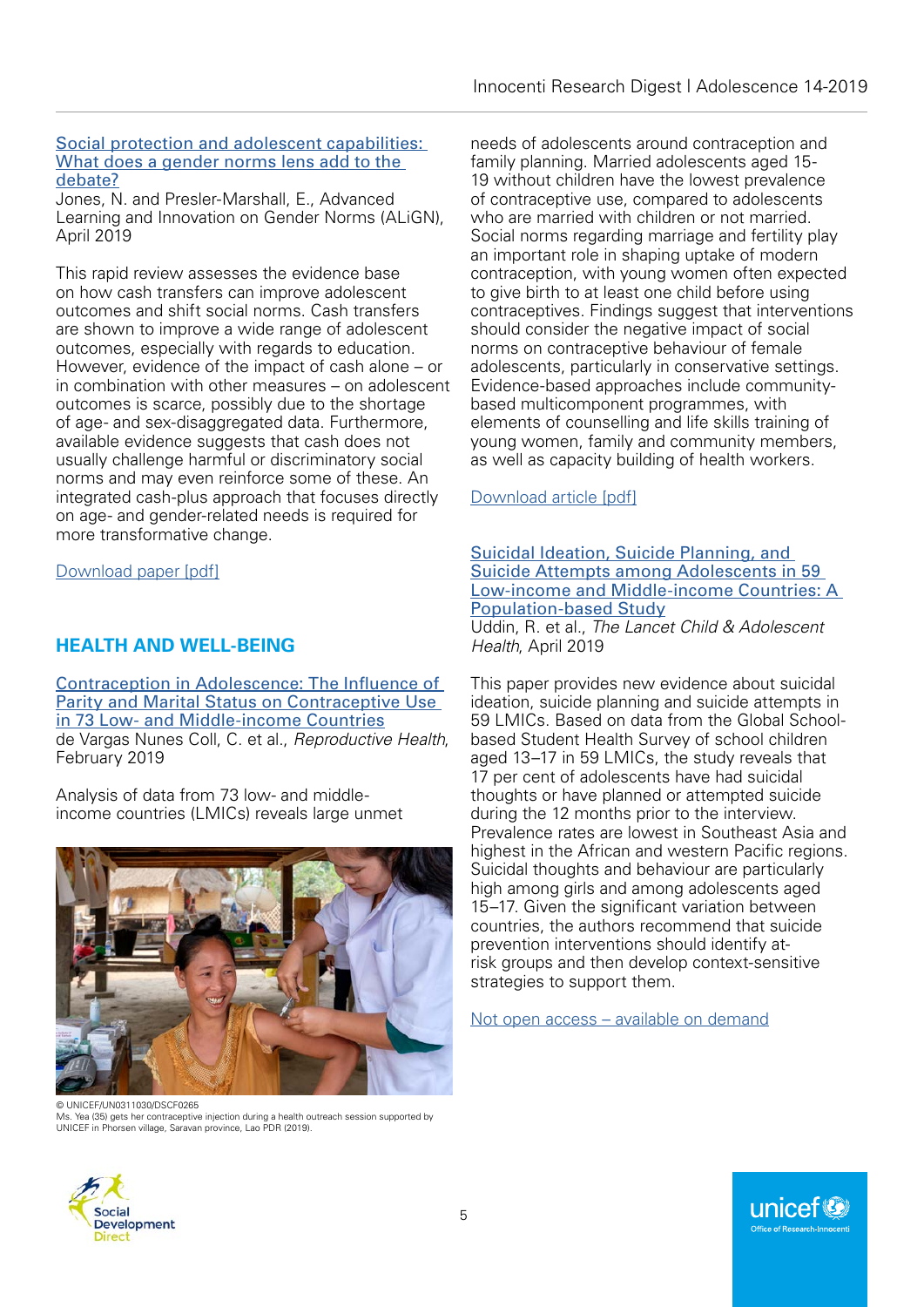

Vimala Vade (52), a community health worker, checks the weight of 7-months pregnant Bhavna Gameti in Sisarma Village, Rajastha, India (2019).

[Social, Biological, and Programmatic Factors](https://www.thelancet.com/journals/lanchi/article/PIIS2352-4642(19)30110-5/fulltext)  [Linking Adolescent Pregnancy and Early](https://www.thelancet.com/journals/lanchi/article/PIIS2352-4642(19)30110-5/fulltext)  [Childhood Undernutrition: A Path Analysis of](https://www.thelancet.com/journals/lanchi/article/PIIS2352-4642(19)30110-5/fulltext)  [India's 2016 National Family and Health Survey](https://www.thelancet.com/journals/lanchi/article/PIIS2352-4642(19)30110-5/fulltext) Nguyen, P. et al., *The Lancet Child & Adolescent Health*, May 2019

Drawing on cross-sectional nationally representative data from over 60,000 mother-child pairs in India, this study analyses the association between adolescent pregnancy and child nutrition. Data show that children born to adolescent mothers are more likely to be undernourished and stunted than children of adult mothers. Moreover, adolescent mothers are shorter, more likely to be underweight and anaemic, less likely to access health services and have poorer complementary feeding practices. They have also received less education, have less bargaining power and are more likely to live in lower-income households with poorer sanitation. Policy recommendations to end early marriage, delay pregnancy and address child undernutrition include cash transfers, access to education, and complementary programming in the area of sexual and reproductive health.

## **PROTECTION IN DEVELOPMENT AND HUMANITARIAN SETTINGS**

#### [Child Marriage among Boys: A Global Overview](https://www.tandfonline.com/doi/abs/10.1080/17450128.2019.1566584?journalCode=rvch20
)  [of Available Data](https://www.tandfonline.com/doi/abs/10.1080/17450128.2019.1566584?journalCode=rvch20
)

Murray C.G., et al., *Vulnerable Children and Youth Studies*, May 2019

The practice of child marriage has been well studied among girls, but there has been little information to date about child marriage among boys. Just released, this first-ever analysis on child grooms shows that an estimated 115 million boys and men around the world were married as children. Of these, one in five children, or 23 million, were married before the age of 15. This article draws on an analysis of all nationally representative and internationally comparable data on the prevalence of child marriage among boys. Such data have become available for 82 countries within the past 10 years, representing 51 per cent of the global population of men. Further [data-driven analysis on](https://unicef.us5.list-manage.com/track/click?u=7088c711be3d9d4f8b0897886&id=d7b090332b&e=c15579d422) child marriage is available on the UNICEF website.

[Not open access – available on request](mailto:cmurray@unicef.org)

#### [Download article \[pdf\]](https://www.thelancet.com/action/showPdf?pii=S2352-4642%2819%2930110-5)



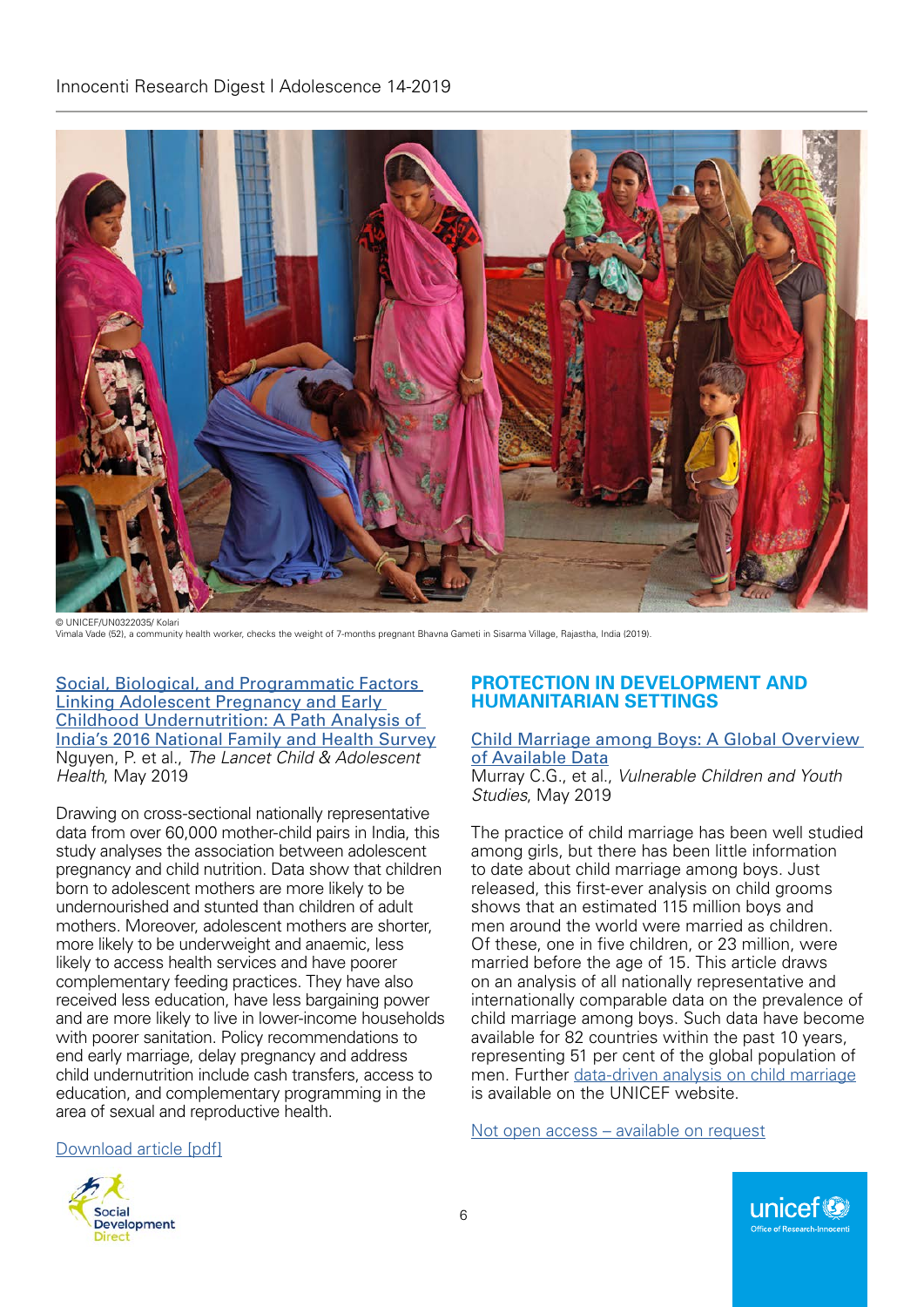#### [Sex Trade Among Youth: A Global Review](https://link.springer.com/article/10.1007/s40894-019-00107-z)  [of the Prevalence, Contexts and Correlates](https://link.springer.com/article/10.1007/s40894-019-00107-z)  [of Transactional Sex Among the General](https://link.springer.com/article/10.1007/s40894-019-00107-z)  [Population of Youth](https://link.springer.com/article/10.1007/s40894-019-00107-z)

Krisch, M. et al., *Adolescent Research Review*, February 2019

This global review explores trends of transactional sex among male and female youth across 28 countries. Findings show that rates of buying and selling sex vary from 10 per cent in high-income countries to over 60 per cent in LMICs. Girls are more likely than boys to sell sex in LMICs, while the opposite is true in high-income countries. The average onset age is 15 years, with initial contact established through friends, acquaintances and dating websites. Selling sex is associated with other risky sexual behaviours, substance use, sexually transmitted diseases, mental health problems, family break-up and a history of victimization. Buying sex is linked with substance use, violence perpetration and higher socio-economic status. The authors recommend a greater focus on longitudinal predictors of transactional sex, and its long-term impacts on adolescent well-being.

# [Download article \[pdf\]](https://link.springer.com/content/pdf/10.1007%2Fs40894-019-00107-z.pdf)



© UNICEF/UNI122439/ Pirozzi

Yuki [NAME CHANGED], 16, washes clothes in the UNICEF-assisted shelter run by the Department of Social Welfare and Development's Regional Haven for Children, where she now lives in the province of Cebu, Visayas Region, The Philippines, having suffered domestic sexual abuse at age six and later being forced into prostitution (2011).

[The Effects of Conflict and Displacement on](https://www.tandfonline.com/doi/full/10.1080/26410397.2019.1601965)  [Violence against Adolescent Girls in South](https://www.tandfonline.com/doi/full/10.1080/26410397.2019.1601965)  [Sudan: the Case of Adolescent Girls in the](https://www.tandfonline.com/doi/full/10.1080/26410397.2019.1601965)  [Protection of Civilian Sites in Juba](https://www.tandfonline.com/doi/full/10.1080/26410397.2019.1601965) Murphy, M. et al., *Sexual and Reproductive Health Matters*, May 2019

Exposure to armed conflict increased adolescent girls' probability of experiencing sexual violence



© UNICEF/UN0314724/Ryeng

Ferdos, 15, six months after she was reunited with her mother in Malakal, South Sudan. Her mother, Khamisa, was collecting firewood when fighting broke out in Malakal in 2013. This marked the beginning of almost five years of separation. In 2018, UNICEF and partners were able to trace Khamisa based on the information the children gave and shortly after the family was reunited just a few weeks before Ferdos became a mother herself.

by up to seven times in South Sudan, where sexual violence was used as a tactic of war during the 2013 crisis. Girls reported ongoing threats of sexual violence even after the acute conflict passed. Quantitative and qualitative data show that patriarchal practices, compounded by poverty and unequal power relationships within the home, remain some of the primary drivers of violence against women and girls (VAWG) both in conflictaffected and non-conflict settings. Prevention activities need to consider these wider underlying drivers of VAWG during and after times of armed conflict, as they remain key factors affecting violence against adolescent girls.

# [Download article \[pdf\]](https://www.tandfonline.com/doi/pdf/10.1080/26410397.2019.1601965?needAccess=true)

["Juvenicidio Armado": Homicidios de Jóvenes](http://revistas.unla.edu.ar/saludcolectiva/article/view/1690)  [y Armas de Fuego en América Latina](http://revistas.unla.edu.ar/saludcolectiva/article/view/1690) ["Armed Juvenicide": Youth Homicides and Firearms in Latin Americal [Spanish] Otamendi, M. et al., Salud Colectiva, March 2019

Male adolescents are at highest risk of firearms homicide in Latin America, especially in Brazil, Panama, Venezuela and Uruguay. In 2014, 80 per cent of adolescent homicides in the region involved firearms, with 94 per cent of the victims being male. Female firearm homicides are mainly related to domestic and gender-based violence. Authors suggest that preventive polices should avoid stigmatizing adolescents and focus on the root causes of youth gun violence, such as poverty, poor education and political instability.

[Download article \[pdf\]](http://revistas.unla.edu.ar/saludcolectiva/article/view/1690/1444)

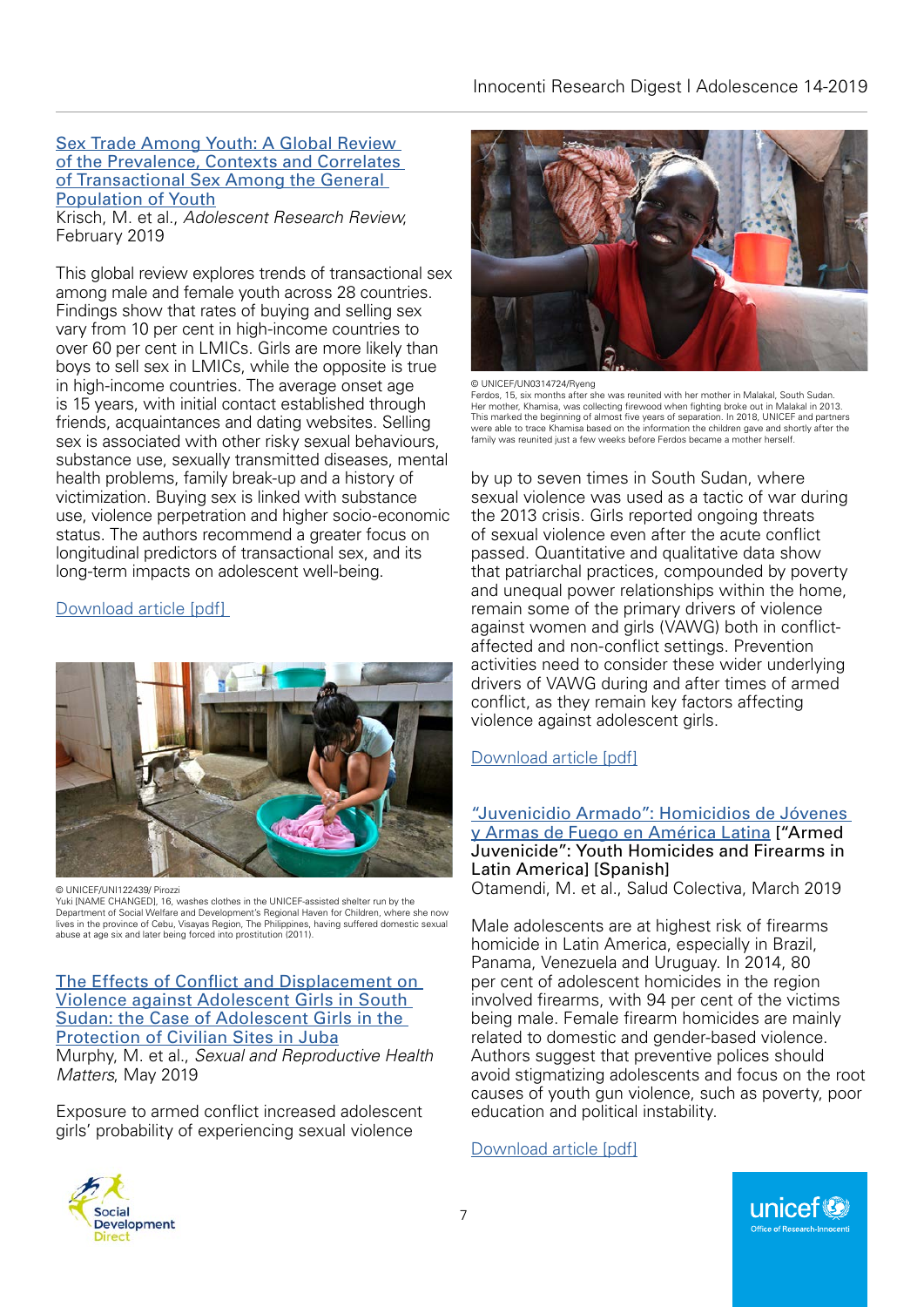# **RESOURCES**

## [Gender and Power Metrics](https://gendermetrics.popcouncil.org/)

The Population Council has published an open access catalogue of gender and power metrics for researchers and programme staff in the health, social and behavioural sciences. The database has over 600 unique scales that have been used to measure gender, agency, power and control.

## [ALiGN Guide on Gender Norms and](https://www.alignplatform.org/masculinities-guide)  **[Masculinities](https://www.alignplatform.org/masculinities-guide)**

What factors influence gender norms and what positive steps can help initiate change? The Advanced Learning and Innovation on Gender Norms (ALiGN) platform has launched a thematic guide bringing together evidence, [measurements](https://www.alignplatform.org/6-measuring-changes-norms-masculinity), [lessons learned](https://www.alignplatform.org/5-key-lessons-learned-programmes) and [programme toolkits](https://www.alignplatform.org/resources/2019/06/toolkits-programmes-gender-norms-and-masculinities) to unpack the factors that lead to change in norms around masculinities.

#### [Gender Norms and Youth-friendly Sexual and](https://www.alignplatform.org/sites/default/files/2019-05/align_annotated_bibliography_web.pdf)  [Reproductive Health Services](https://www.alignplatform.org/sites/default/files/2019-05/align_annotated_bibliography_web.pdf)

ALiGN has also produced an annotated bibliography on how gender norms influence access, design and uptake of youth-friendly health services in LMICs. The electronic databases searched were PubMed, Web of Science, Medline, JSTOR, HeinOnline, Social Science Research Network and Google Scholar.

#### [New UNICEF Country and Regional Data on](https://unicef.us5.list-manage.com/track/click?u=7088c711be3d9d4f8b0897886&id=d7b090332b&e=c15579d422)  [Child Marriage](https://unicef.us5.list-manage.com/track/click?u=7088c711be3d9d4f8b0897886&id=d7b090332b&e=c15579d422)

UNICEF has released four statistical snapshots with the latest country and regional data on child marriage. The snapshots include current levels, trends and projections to 2030 in the [Middle](https://unicef.us5.list-manage.com/track/click?u=7088c711be3d9d4f8b0897886&id=2460709822&e=c15579d422)  [East and North Africa](https://unicef.us5.list-manage.com/track/click?u=7088c711be3d9d4f8b0897886&id=2460709822&e=c15579d422) and [Africa.](https://unicef.us5.list-manage.com/track/click?u=7088c711be3d9d4f8b0897886&id=d0e5c14c76&e=c15579d422) Find here global UNICEF datasets on [child marriage.](https://unicef.us5.list-manage.com/track/click?u=7088c711be3d9d4f8b0897886&id=d7b090332b&e=c15579d422)

#### [UNDP report on Preventing and Responding to](https://www.undp.org/content/undp/en/home/librarypage/democratic-governance/frontlines.html)  [Youth Violent Extremism](https://www.undp.org/content/undp/en/home/librarypage/democratic-governance/frontlines.html)

Developed by the United Nations Development Programme, this report identifies challenges and opportunities for youth-focused policy and programming on preventing violent extremism (PVE). Based on a global survey of 184 practitioners, and field case studies in Yemen, Pakistan and Kosovo, the report highlights the untapped potential of young people in PVE.

## [Ethical Considerations in Research on Sexual](https://www.ecpat.org/wp-content/uploads/2019/04/ECPAT-International-Issues-Paper-Ethical-Considerations-Sexual-Exploitation-Children.pdf)  [Exploitation Involving Children](https://www.ecpat.org/wp-content/uploads/2019/04/ECPAT-International-Issues-Paper-Ethical-Considerations-Sexual-Exploitation-Children.pdf)

This ECPAT guidance paper unpacks some of the critical ethical considerations for research on sexual exploitation that involves children. For example, when to undertake this type of research, whether to directly involve children, and what issues can arise during the implementation of research on sexual exploitation with children.

#### [Strong Girls Make Strong Women: A Practical](https://www.womenstrong.org/publications/stronggirls)  [Handbook to Creating and Leading a Girls' Club](https://www.womenstrong.org/publications/stronggirls)

This handbook for running girls' clubs was developed in partnership with the WomenStrong International consortium members in Ghana, Kenya, India and Haiti. It includes a guide to setting up a girls' club, as well as best practices and a life skills curriculum.

#### [Measuring Girls' Empowerment with](https://www.kit.nl/ensuring-the-participation-of-women-and-girls-in-the-measurement-of-empowerment/)  [Participatory Approaches](https://www.kit.nl/ensuring-the-participation-of-women-and-girls-in-the-measurement-of-empowerment/)

This paper from KIT Royal Tropical Institute provides guidance on the use of participatory approaches for practitioners working on the measurement of empowerment of women and girls in development programmes.

## [How Evidence Supported Policy Advocacy in](https://www.3ieimpact.org/sites/default/files/2019-04/Malawi-ultra-poor-evidence-use-web.pdf)  [Malawi](https://www.3ieimpact.org/sites/default/files/2019-04/Malawi-ultra-poor-evidence-use-web.pdf)

This 3ie brief reports how evidence was used for policy advocacy to inform changes in the design of the Malawi Social Cash Transfer Programme and its eventual scale-up across all districts in Malawi. Impact evaluations addressed policymakers' scepticism regarding use of cash transfers by providing relevant evidence of the impact on children's and caregivers' well-being.

# [Transfer Project's New Multimedia Website](https://transfer.cpc.unc.edu/multimedia/)

New videos, infographics and presentations on social protection and cash transfer research are available at the Transfer Project's new multimedia website. The Transfer Project is a multi-country cash transfer research initiative in sub-Saharan Africa.

# [The Girl Roster™](https://www.popcouncil.org/research/girl-roster)

The Population Council developed the Girl Roster™, a tool designed to help practitioners understand their community and elicit foundational information to intentionally link girls – especially the most marginalized adolescent girls – to the vital resources, facilities and services to which they are entitled but often have limited or no access to.

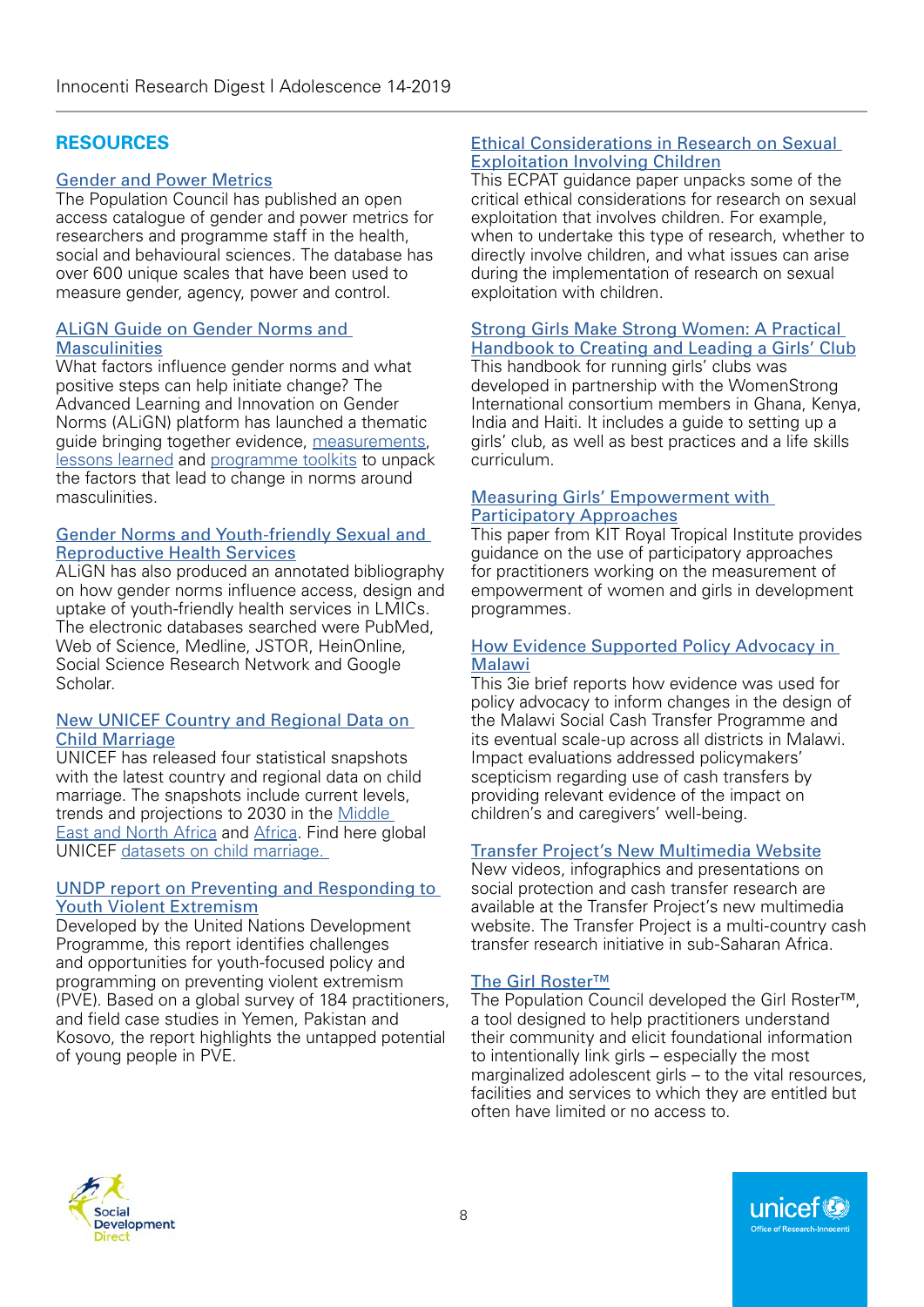## [Strengthening Capacity to Prevent HIV among](http://www.projsoar.org/wp-content/uploads/2019/03/Glbl_DREAMS_TA_FinalBrief.pdf)  [Adolescent Girls and Young Women](http://www.projsoar.org/wp-content/uploads/2019/03/Glbl_DREAMS_TA_FinalBrief.pdf)

This Population Council brief shares the tools used for its girl-centred programming in five countries – Botswana, Cote d'Ivoire, Haiti, Namibia and Rwanda. The brief emphasizes the importance of tailored participatory activities such as community mapping, as well as the Girl Roster™ tool.

#### [Cash Transfers Conditional on Schooling Reduce](http://ebrary.ifpri.org/cdm/ref/collection/p15738coll2/id/133157)  Intimate Partner Violence among Young Women [in South Africa](http://ebrary.ifpri.org/cdm/ref/collection/p15738coll2/id/133157)

This case study summarizes the impact of a CCT programme targeted to girls aged 13–20 in South Africa. Produced by the Cash Transfer and Intimate Partner Violence (IPV) Research Collaborative, the brief notes there was a 34 per cent reduction in physical IPV.

#### [Preventing Intimate Partner Violence among](https://www.alignplatform.org/sites/default/files/2019-03/preventing_intimate_partner_violence.pdf)  [Young People: The Role of Comprehensive](https://www.alignplatform.org/sites/default/files/2019-03/preventing_intimate_partner_violence.pdf)  [Sexuality Education \(CSE\)](https://www.alignplatform.org/sites/default/files/2019-03/preventing_intimate_partner_violence.pdf)

This briefing paper features the results from a longitudinal quasi-experimental study of a CSE intervention with students aged 14–17 in Mexico. Run by Fundación Mexicana para la Planeación Familiar (Mexfam), the 20-hour curriculum led to significant shifts in attitudes.

#### to action for the elimination of child marriage and female genital mutilation in Africa, by reaffirming commitments and supporting Governments, institutions and communities through a variety of actions to end these practices across the continent.

In May 2019, the governments of El Salvador and Honduras launched [Violence Against Children and](https://www.togetherforgirls.org/elsalvador-vacs-launch/?fbclid=IwAR00Rof54h1CRTrhUqHWtMj4OipiaFhq9wvrWmuO9PL54jGt--wYfRyXGNM)  [Youth Survey \(VACS\)](https://www.togetherforgirls.org/elsalvador-vacs-launch/?fbclid=IwAR00Rof54h1CRTrhUqHWtMj4OipiaFhq9wvrWmuO9PL54jGt--wYfRyXGNM) reports, the first VACS to be published in Latin America. VACS are nationally representative household surveys of males and females aged 13–24. Both the [El Salvador report](https://www.togetherforgirls.org/wp-content/uploads/VACS-Reporte-ESA-22-MAYO.pdf) (in Spanish) and the [Honduras report](https://www.togetherforgirls.org/wp-content/uploads/VACS-Reporte-8-MAYO.pdf) (in Spanish) reveal high rates of sexual and physical violence experienced by both girls and boys, as well as new findings on the intersections with migration.

In May, UNICEF Brazil released [Proteja Brasil](http://www.protejabrasil.com.br/br/), a free phone app that allows citizens to report rights' violations against children, adolescents and other vulnerable groups to the Brazilian Federal Government. The app provides directions to find the nearest local protection services and information about the types of rights' violations of vulnerable groups, including sexual exploitation and abuse, bullying, physical and psychological violence.

# **UPCOMING EVENTS**

# **NEWS**

On 29 and 30 April, CARE and UNWomen convened a workshop in Washington DC on behalf of the gender and cash sub-workstream of the Grand Bargain on the [potential of Cash and Voucher](http://www.cashlearning.org/resources/library/1344-the-potential-of-cash-and-voucher-assistance-to-empower-women-and-reduce-violence-evidence?keywords=®ion=all&country=all&year=all&organisation=all§or=all&modality=all&language=all&payment_method=all&document_type=all&searched=1)  [Assistance \(CVA\) to empower women and reduce](http://www.cashlearning.org/resources/library/1344-the-potential-of-cash-and-voucher-assistance-to-empower-women-and-reduce-violence-evidence?keywords=®ion=all&country=all&year=all&organisation=all§or=all&modality=all&language=all&payment_method=all&document_type=all&searched=1)  [violence.](http://www.cashlearning.org/resources/library/1344-the-potential-of-cash-and-voucher-assistance-to-empower-women-and-reduce-violence-evidence?keywords=®ion=all&country=all&year=all&organisation=all§or=all&modality=all&language=all&payment_method=all&document_type=all&searched=1) Recommendations on gender and CVA included: encouraging 'gender mainstreaming' across the [CVA] programme cycle; recruiting donor 'champions'; and strengthening linkages with social protection and recovery/development programmes. See [workshop report](http://www.cashlearning.org/downloads/user-submitted-resources/2019/05/1557938198.Gender_CVA_DC%20workshop%20report_final.pdf) for full recommendations and links to presentations.

On 19 and 20 June 2019, Member States of the African Union gathered in Cairo, Egypt, for a regional conference on [eliminating child marriage and female](https://egypt.unfpa.org/en/news/statement-unfpa-unicef-joint-programme-elimination-female-genital-mutilation-launching-egypts-0)  [genital mutilation.](https://egypt.unfpa.org/en/news/statement-unfpa-unicef-joint-programme-elimination-female-genital-mutilation-launching-egypts-0) Organized by the Arab Republic of Egypt and the African Union with the support of the European Union, UNFPA, UNICEF, UN Women and Plan International, the conference led to a call

# [UNICEF Innocenti Film Festival and competition](https://unicef-irc.us19.list-manage.com/track/click?u=f937215443b10c82ef8ffabf1&id=ba8d19196b&e=934239abe1)

The [UNICEF Innocenti Film Festival w](https://unicef-irc.us19.list-manage.com/track/click?u=f937215443b10c82ef8ffabf1&id=3aea249b53&e=934239abe1)ill be held in Florence to commemorate three anniversaries of global significance: the 30th anniversary of the signing of the Convention on the Rights of the Child: the 30th anniversary of the opening of the UNICEF Office of Research – Innocenti; and the 600th anniversary of the founding of the Ospedale Degli Innocenti, UNICEF Innocenti's host organization partner. Films selected for the festival will promote deep reflection on narratives of childhood and the experiences that shape them – as individuals, in the family, in the community, and as members of institutions and societies – with emphasis on young artists and the Global South.

Date: 25–27 October 2019 Location: Florence, Italy [Deadline for submission: 31 July](https://unicef-irc.us19.list-manage.com/track/click?u=f937215443b10c82ef8ffabf1&id=5a1947bc0e&e=934239abe1)

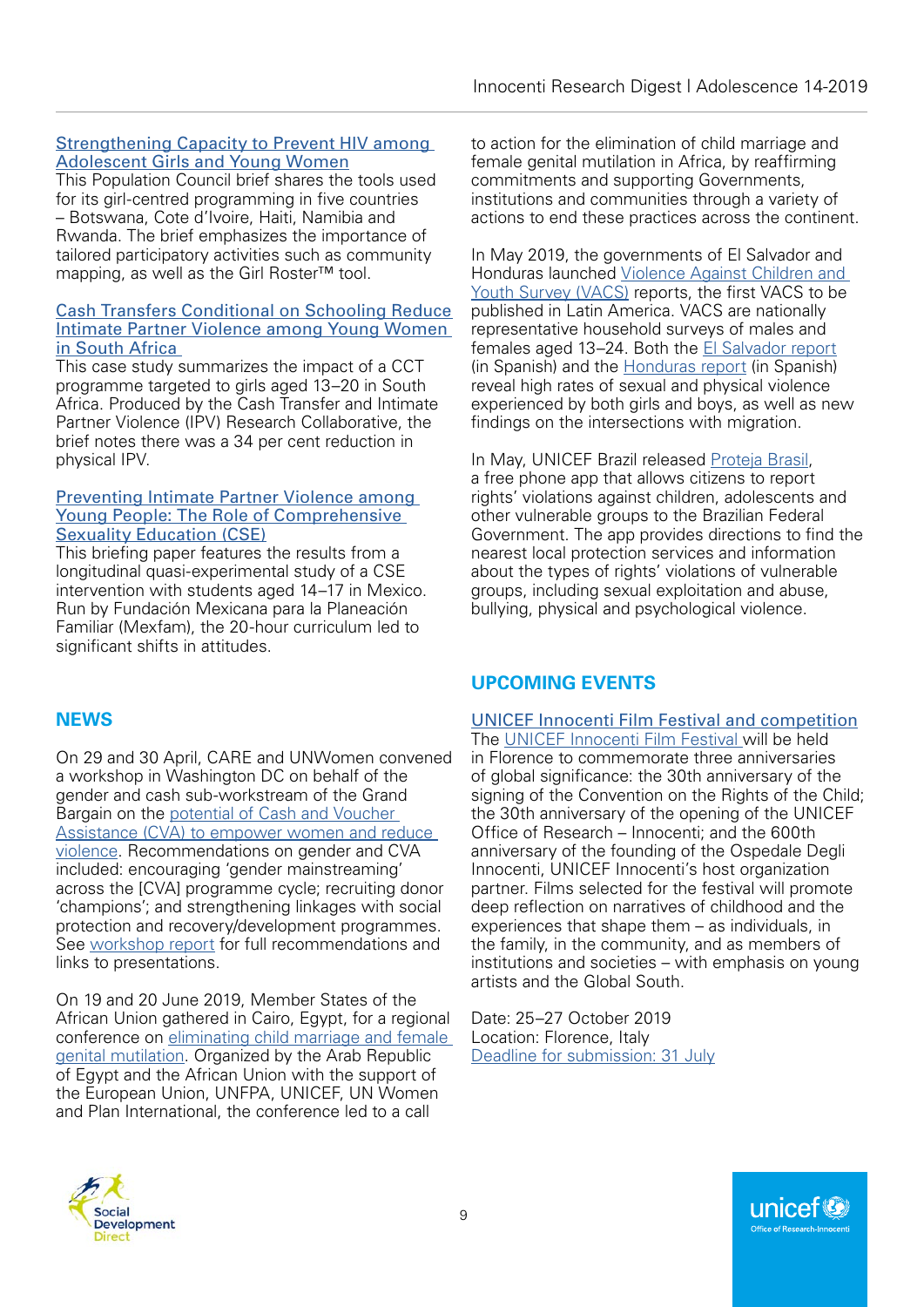## [African Child Trauma Conference](https://www.childtraumaconferenceafrica.org/)

Themes for this year's conference include preventing and responding to child abuse, violence and neglect in Africa, including intergenerational trauma, armed conflict, children marginalized by disabilities, and children affected by sexual violence.

Organizers: UNICEF, Children's Institute, Jelly Beanz, International Society for the Prevention of Child Abuse and Neglect, Centre for Child Law, Teddy Bear Foundation, Childline, Centre for Justice and Crime Prevention, Matla a Bana, Dullah Omar Institute

Date: 19–21 August 2019 Location: Cape Town, South Africa **[Registration](https://www.childtraumaconferenceafrica.org/contact-us)** 

#### [International Conference of the International](http://www.isci2019.org/about/)  [Society for Child Indicators](http://www.isci2019.org/about/)

The conference theme is 'Children of the World: The Touch of Change. Theories, Policies and Practices'. Participants will discuss developing and using indicators to improve child well-being.

Organizer: International Society for Child Indicators (ISCI) Date: 27–29 August 2019 Location: Tartu, Estonia **[Registration](http://www.isci2019.org/registration/)** 

#### [Promoting social, economic and socio](https://www.pegnet.ifw-kiel.de/conferences/promoting-social-economic-and-socio-political-development-through-social-protection/)[political development through social](https://www.pegnet.ifw-kiel.de/conferences/promoting-social-economic-and-socio-political-development-through-social-protection/)  **[protection](https://www.pegnet.ifw-kiel.de/conferences/promoting-social-economic-and-socio-political-development-through-social-protection/)**

The PEGNet conference 2019 will provide a platform for high level policy dialogue on the determinants, elements, impacts and linkages of effective social protection schemes.

Organizer: PEGNet and The University of Bonn. Date: 9–10 September 2019 Location: Bonn, Germany **[Registration](https://conferencemonkey.org/conference/call-for-papers-pegnet-conference-2019-1377896)** 

## [Behavioural Exchange Conference \(BX2019\)](https://www.bx2019.com/)

Policymakers, academics and practitioners will explore new frontiers in behavioural science. Panels include education, violence and sexual harassment, health incentives, and children, young people and families.

Organizers: The Behavioural Insights Team Date: 5–6 September 2019 Location: London, UK **Registration** 

# **COURSES**

## [Cash Transfer Programming](https://kayaconnect.org/course/info.php?id=496)

This online course provides an introduction to cash and voucher assistance, including key definitions and principles for good practice. It will explain the different delivery mechanisms and tools, as well as preconditions for implementing cash and voucher assistance. The course will also introduce the key steps involved in cash transfer programming in humanitarian settings.

Organizer: The Cash Learning Partnership (CaLP) Date: Available now Location: Online **Registration** 

## **UNITED NATIONS YOUTH-DEDICATED DAYS AND EVENTS**

11 July is [World Population Day,](https://www.un.org/en/events/populationday/) which seeks to raise awareness of global population issues. 15 July is [World Youth Skills Day](http://www.un.org/en/events/youthskillsday/), which highlights the importance of technical, vocational education and training and the development of other skills for young people. 30 July is [World Day](http://www.un.org/en/events/humantrafficking/)  [against Trafficking in Persons](http://www.un.org/en/events/humantrafficking/). 12 August is [International Youth Day](https://nationaltoday.com/international-youth-day/), which focuses this year. on 'transforming education' to make education more inclusive and accessible for all youth. Adolescentrelated UN actions and useful resources can be consulted on the respective websites.

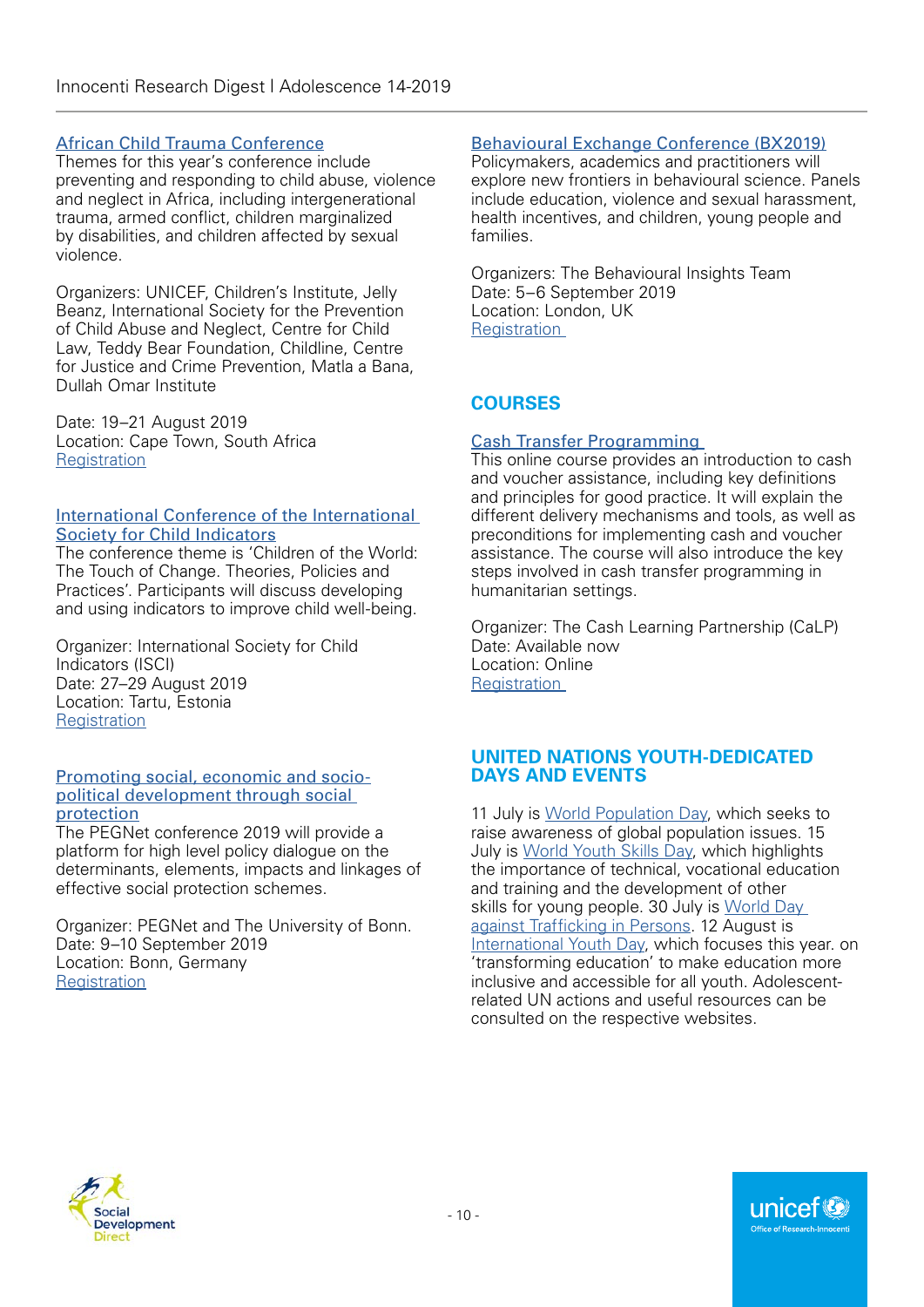# **ADDITIONAL READING**

*Other interesting readings selected by our team (\*= not open access).* 

- Abramo, L. et al., [Programas Sociales, Superación de la Pobreza e](https://www.cepal.org/en/publications/44622-social-programmes-poverty-eradication-and-labour-inclusion-lessons-latin-america)  [Inclusión Laboral Aprendizajes Desde América](https://www.cepal.org/en/publications/44622-social-programmes-poverty-eradication-and-labour-inclusion-lessons-latin-america) Latina y el Caribe [Social Programmes, Overcoming Poverty and Labour Inclusion: Lessons from Latin America and the Caribbean], Libros de la CEPAL, N° 155, March 2019.
- Angeles, G. et al., Government of Malawi's unconditional cash [transfer improves youth mental health](https://www.sciencedirect.com/science/article/pii/S0277953619300310?utm_source=Transfer+Project+Newsletter&utm_campaign=c1c85001f4-EMAIL_CAMPAIGN_2018_05_31_05_28_COPY_01&utm_medium=email&utm_term=0_f21d91e46d-c1c85001f4-70129693), *Social Science and Medicine*, March 2019.
- Azzopardi, P. et al., [Progress in Adolescent Health and Wellbeing:](https://www.thelancet.com/action/showPdf?pii=S0140-6736%2818%2932427-9)  [Tracking 12 Headline Indicators for 195 Countries and Territories,](https://www.thelancet.com/action/showPdf?pii=S0140-6736%2818%2932427-9)  [1990–2016](https://www.thelancet.com/action/showPdf?pii=S0140-6736%2818%2932427-9), *The Lancet*, March 2019.
- Bajracharya, A. et al., Child Marriage, Adolescent Pregnancy and **[School Dropout in South Asia](https://www.unicef.org/rosa/media/3096/file/UNICEF_ROSA_Child_marriage_adolescent_pregnancy_3May2019.pdf)** Report by the Population Council for the United Nations Children's Fund Regional Office for South Asia, March 2019.
- Bandiera, O. et al., [The Economic Lives of Young Women in the](https://openknowledge.worldbank.org/handle/10986/31337)  [Time of Ebola: Lessons from an Empowerment Program,](https://openknowledge.worldbank.org/handle/10986/31337) World Bank Policy Research Working Paper, February 2019.
- Blum, R. et al., [Achieving Gender Equality Requires Placing](https://www.jahonline.org/article/S1054-139X(19)30110-7/fulltext)  [Adolescents at the Center,](https://www.jahonline.org/article/S1054-139X(19)30110-7/fulltext) *Journal of Adolescent Health*, June 2019.
- Boadi Frempong, R. and Stadelmann, S., [The Effect of Food Price](https://www.tandfonline.com/doi/full/10.1080/00220388.2018.1448066)  [Changes on Child Labour: Evidence from Uganda](https://www.tandfonline.com/doi/full/10.1080/00220388.2018.1448066), *Journal of Development Studies*, June 2019.\*
- Brooks, M. et al., [Can Community Health Workers Increase Modern](https://reproductive-health-journal.biomedcentral.com/articles/10.1186/s12978-019-0701-1)  [Contraceptive Use among Young Married Women? A Cross](https://reproductive-health-journal.biomedcentral.com/articles/10.1186/s12978-019-0701-1)[sectional Study in Rural Niger,](https://reproductive-health-journal.biomedcentral.com/articles/10.1186/s12978-019-0701-1) *Reproductive Health*, March 2019.
- Bustamante, G. et al., "I have the Right to Feel Safe": Evaluation of a [School-based Child Sexual Abuse Prevention Program in Ecuador,](https://www.sciencedirect.com/science/article/abs/pii/S0145213419300663) *Child Abuse & Neglect*, May 2019.\*
- Richard F. Catalano, R.F., et al. [Positive Youth Development](https://www.jahonline.org/article/S1054-139X(08)00470-9/abstract)  [Programs in Low- and Middle-Income Countries: A Conceptual](https://www.jahonline.org/article/S1054-139X(08)00470-9/abstract)  [Framework and Systematic Review of Efficacy](https://www.jahonline.org/article/S1054-139X(08)00470-9/abstract) , April 2019.\*
- Charfi, F. et al., [Profil Epidémiologique et Clinique des Tentatives de](http://www.panafrican-med-journal.com/content/article/32/204/full/)  [Suicide chez l'enfant et l'adolescent en Tunisie en Post Revolution](http://www.panafrican-med-journal.com/content/article/32/204/full/) [Epidemiological and Clinical Profile of Suicide Attempts in Children and Adolescents in Tunisia Post Revolution], *The Pan African Medical Journal*, May 2019.
- Chong, A. et al., [Do Information Technologies Improve Teenagers'](http://documents.worldbank.org/curated/en/936401555505751901/Do-Information-Technologies-Improve-Teenagers-Sexual-Education-Evidence-from-a-Randomized-Evaluation-in-Colombia)  [Sexual Education? Evidence from a Randomized Evaluation in](http://documents.worldbank.org/curated/en/936401555505751901/Do-Information-Technologies-Improve-Teenagers-Sexual-Education-Evidence-from-a-Randomized-Evaluation-in-Colombia)  [Colombia,](http://documents.worldbank.org/curated/en/936401555505751901/Do-Information-Technologies-Improve-Teenagers-Sexual-Education-Evidence-from-a-Randomized-Evaluation-in-Colombia) World Bank Policy Research Working Paper, April 2019.
- Chudgar, A. et al., [Association between Completing Secondary](https://www.sciencedirect.com/science/article/pii/S0738059318306308)  [Education and Adulthood Outcomes in Kenya, Nigeria, Tanzania](https://www.sciencedirect.com/science/article/pii/S0738059318306308)  [and Uganda](https://www.sciencedirect.com/science/article/pii/S0738059318306308), *International Journal of Educational Development*, July 2019.\*
- Cislaghi, B. et al., [Social Norms and Child Marriage in Cameroon: An](https://www.tandfonline.com/doi/pdf/10.1080/17441692.2019.1594331?needAccess=true)  [Application of the Theory of Normative Spectrum,](https://www.tandfonline.com/doi/pdf/10.1080/17441692.2019.1594331?needAccess=true) *Global Public Health*, March 2019.
- Cluver, L. et al., [Improving Lives by Accelerating Progress Towards](https://www.thelancet.com/action/showPdf?pii=S2352-4642%2819%2930033-1)  [the UN Sustainable Development Goals for Adolescents Living](https://www.thelancet.com/action/showPdf?pii=S2352-4642%2819%2930033-1)  [with HIV: A Prospective Cohort Study,](https://www.thelancet.com/action/showPdf?pii=S2352-4642%2819%2930033-1) *The Lancet Child & Adolescent Health*, April 2019.
- Cromwell, A., [How Peace Education Motivates Youth Peacebuilding:](https://www.sciencedirect.com/science/article/pii/S0738059318305388) [Examples from Pakistan,](https://www.sciencedirect.com/science/article/pii/S0738059318305388) *International Journal of Educational Development*, April 2019.\*
- de Hoyos, R. et al., [Can Scholarships Increase High School](http://documents.worldbank.org/curated/en/976601555936652424/Can-Scholarships-Increase-High-School-Graduation-Rates-Evidence-from-A-Randomized-Control-Trial-in-Mexico)  [Graduation Rates? Evidence from a Randomized Control Trial in](http://documents.worldbank.org/curated/en/976601555936652424/Can-Scholarships-Increase-High-School-Graduation-Rates-Evidence-from-A-Randomized-Control-Trial-in-Mexico)  [Mexico,](http://documents.worldbank.org/curated/en/976601555936652424/Can-Scholarships-Increase-High-School-Graduation-Rates-Evidence-from-A-Randomized-Control-Trial-in-Mexico) World Bank Policy Research Working Paper, April 2019.
- Desie, Y., From Surviving to Thriving: Characterizing Positive Youth [Development among Youth in Ethiopia](https://www.tandfonline.com/doi/pdf/10.1080/02673843.2019.1608272?needAccess=true), *International Journal of Adolescence and Health*, April 2019.
- Diabate, I. and Mesplé-Somps, S., [Female Genital Mutilation and](https://link.springer.com/article/10.1007/s00148-019-00733-w)  [Migration in Mali: Do Return Migrants Transfer Social Norms?](https://link.springer.com/article/10.1007/s00148-019-00733-w) *Journal of Population Economics*, May 2019.\*
- Diwakar, V. et al., [Child Poverty, Disasters and Climate Change:](https://www.odi.org/publications/11281-child-poverty-disasters-and-climate-change-investigating-relationships-and-implications-over-life)  [Investigating Relationships and Implications over the Life Course](https://www.odi.org/publications/11281-child-poverty-disasters-and-climate-change-investigating-relationships-and-implications-over-life)  [of Children,](https://www.odi.org/publications/11281-child-poverty-disasters-and-climate-change-investigating-relationships-and-implications-over-life) *Overseas Development Institute*, March 2019.
- Guo, C. et al., [Poverty and Youth Disability in China: Results from a](https://journals.plos.org/plosone/article/file?id=10.1371/journal.pone.0215851&type=printable)  [Large, Nationwide, Population-based Survey,](https://journals.plos.org/plosone/article/file?id=10.1371/journal.pone.0215851&type=printable) PLOS ONE, April 2019.
- Hardy, M. et al, The Apprenticeship-to-Work Transition: **[Experimental Evidence from Ghana,](http://documents.worldbank.org/curated/en/835751557408824890/The-Apprenticeship-to-Work-Transition-Experimental-Evidence-from-Ghana) World Bank Policy Research** Working Paper, May 2019.
- Ivanova, O. et al, [A Cross-sectional Mixed-methods Study of Sexual](https://reproductive-health-journal.biomedcentral.com/track/pdf/10.1186/s12978-019-0698-5)  [and Reproductive Health Knowledge, Experiences and Access](https://reproductive-health-journal.biomedcentral.com/track/pdf/10.1186/s12978-019-0698-5)  [to Services among Refugee Adolescent Girls in the Nakivale](https://reproductive-health-journal.biomedcentral.com/track/pdf/10.1186/s12978-019-0698-5)  [Refugee Settlement, Uganda,](https://reproductive-health-journal.biomedcentral.com/track/pdf/10.1186/s12978-019-0698-5) *Reproductive Health*, March 2019.
- Karimli L. et al., [Poverty, Economic Strengthening, and Mental](https://www.sciencedirect.com/science/article/abs/pii/S027795361930139X)  [Health among AIDS Orphaned Children in Uganda: Mediation](https://www.sciencedirect.com/science/article/abs/pii/S027795361930139X)  [Model in a Randomized Clinical Trial,](https://www.sciencedirect.com/science/article/abs/pii/S027795361930139X) *Social Science & Medicine*, May 2019.\*
- Kenny, L. et al., [Adolescent-led Marriage in Somaliland and](https://reader.elsevier.com/reader/sd/pii/S0140197119300405?token=27AE88899CF4908606D08507BC9E8452DBE35625B634F28DCDD1321F57163C08C7EACEC4E15A536648016F4AF53516D7)  [Puntland: A Surprising Interaction of Agency and Social Norms,](https://reader.elsevier.com/reader/sd/pii/S0140197119300405?token=27AE88899CF4908606D08507BC9E8452DBE35625B634F28DCDD1321F57163C08C7EACEC4E15A536648016F4AF53516D7) *Journal of Adolescence*, April 2019.
- Landry, M. et al., Adolescents' Development of Gender Equity [Attitudes in India](https://www.tandfonline.com/doi/pdf/10.1080/02673843.2019.1590852?needAccess=true), *International Journal of Adolescence and Health*, April 2019.
- Meinck , F. et al., [Does Free Schooling Affect Pathways from](https://onlinelibrary.wiley.com/doi/epdf/10.1002/jia2.25262)  [Adverse Childhood Experiences via Mental Health Distress to](https://onlinelibrary.wiley.com/doi/epdf/10.1002/jia2.25262)  [HIV Risk among Adolescent Girls in South Africa: A Longitudinal](https://onlinelibrary.wiley.com/doi/epdf/10.1002/jia2.25262)  [Moderated Pathway Model](https://onlinelibrary.wiley.com/doi/epdf/10.1002/jia2.25262), *Journal of the International AIDS Society*, March 2019.
- Moreau, C., et al., [Measuring gender norms about relationships in](https://www.sciencedirect.com/science/article/pii/S2352827318302222)  [early adolescence: Results from the global early adolescent study](https://www.sciencedirect.com/science/article/pii/S2352827318302222), *Population Health*, April 2019.
- Mutumba, M. and Schulenberg, J., Cross-national Variation in [the Subjective Wellbeing of Youth in Low and Middle Income](https://www.tandfonline.com/doi/full/10.1080/13676261.2019.1597257)  [Countries: the Role of Structural and Micro-level Factors,](https://www.tandfonline.com/doi/full/10.1080/13676261.2019.1597257) *Journal of Youth Studies*, March 2019.\*
- Naiim Fuseini, M. et al., [Poverty Reduction in Upper West Region,](https://www.tandfonline.com/doi/full/10.1080/09614524.2019.1586833)  [Ghana: Role of the Livelihood Empowerment Against Poverty](https://www.tandfonline.com/doi/full/10.1080/09614524.2019.1586833)  [Programme](https://www.tandfonline.com/doi/full/10.1080/09614524.2019.1586833), *Development in Practice*, March 2019.\*
- Newman, A., [The Influence of Migration on the Educational](https://www.sciencedirect.com/science/article/pii/S073805931830275X)  [Aspirations of Young Men in Northern Senegal: Implications for](https://www.sciencedirect.com/science/article/pii/S073805931830275X)  [Policy,](https://www.sciencedirect.com/science/article/pii/S073805931830275X) *International Journal of Educational Development*, March 2019.\*

unicef®